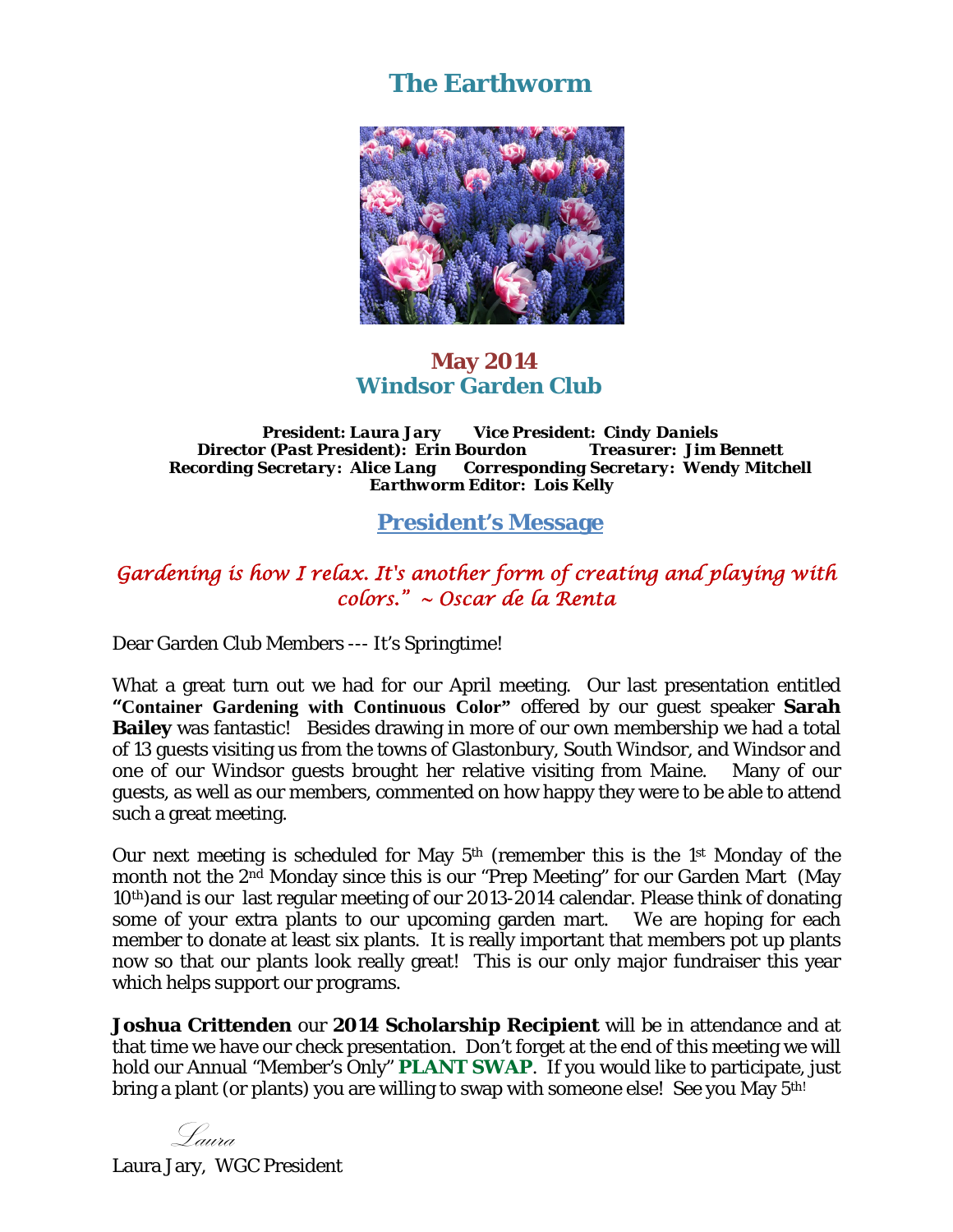#### **FOR YOUR INFORMATION**

**1. Next Meeting:** The May 5th<sup>h</sup> meeting of the Windsor Garden Club is the  $1<sup>st</sup>$  Monday this Month (not the 2nd Monday). Don't forget this is a "**Member's Only**" meeting. This meeting to our "Prep Meeting for our Garden Mart" and we will have our Plant Swap.

Meetings of the Windsor Garden Club are held at the LP Wilson Center on 599 Matianuck Ave. from 6:30-9:00 pm. For additional information about the WGC please visit our website at: windsorgardenclubct.org

- **2. Scholarship Recipient:** Introduction of scholarship recipient and check presentation will take place at our May  $5<sup>th</sup>$  meeting. Please come and congratulate Joshua Crittenden.
- **3. Nomination/ Voting for Recording Secretary:** Members are asked to submit nominations for Recording Secretary since Alice Lang is retiring from the position after many successful years of serving. Contact Nancy Champlin if you are interested in serving or know of someone who is.
- **4. Nomination of Officers:** The following officers were approved for a second term: President………Laura Jary Vice President…Cindy Daniels Treasurer………Jim Bennett Recording Secretary……open Corresponding Secretary……Wendy Mitchell Earthworm…….Lois Kelly Director…….Erin Bourdon The motion passed by a voice vote.
- **5. New Members:** Welcome to Maureen Mason buildingbug@hotmail.com ; Cindy Taplin peabean2@comcast.net and Jean Kelsey JeanKelsey@hotmail.com to the Windsor Garden Club.
- **6. "Members Only" Plant Swap:** After the regularly scheduled meeting members will participate in the annual plant swap. Keep your plants with you until after the meeting. There will be a table available to set your plants on when the time comes then you can walk around and choose the plant of your choice. A lot of fun and a chance to get a different plant for your yard.
- **7. Summer "Optional" Meeting locations/start time To Be Announced:** If you are interested in hosting a meeting on one of the following dates, please let Laura know.
	- $\blacktriangleright$  June 9<sup>th</sup>:
	- $\blacktriangleright$  July 14<sup>th</sup>
	- $\blacktriangleright$  August 11<sup>th</sup>
- **8. Membership Renewal Fees Due by June 1, 2014 for the 2014-2015 calendar year.**  Membership forms will be emailed out, available at May  $5<sup>th</sup>$  meeting or mailed out for those who do not have email.